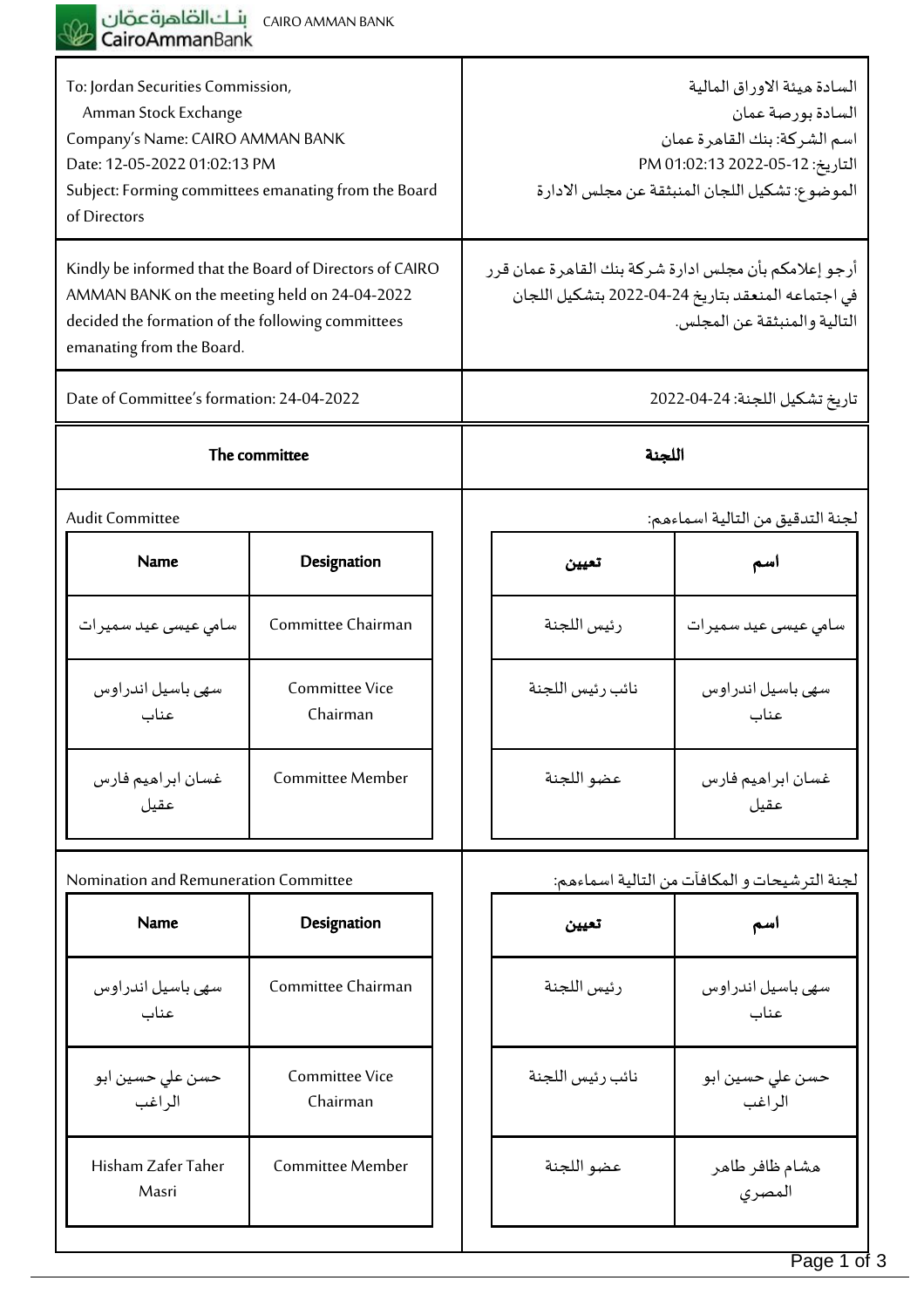## بنـك الصاهرة عمّان<br>C<mark>airoAmman</mark>Bank

| عصام محمد فاروق رشدى<br>المهتدى | Committee Member                  | عضو اللجنة       | عصام محمد فاروق رشدى<br>المهتدى        |
|---------------------------------|-----------------------------------|------------------|----------------------------------------|
| Clement Maamarbachi             | Committee Member                  | عضو اللجنة       | كليمان ماري فرج الله<br>معمار باشي     |
|                                 |                                   |                  |                                        |
| Corporate Governance Committee  |                                   |                  | لجنة الحوكمة من التالية اسماءهم:       |
| <b>Name</b>                     | Designation                       | تعيين            | اسم                                    |
| Clement Maamarbachi             | Committee Chairman                | رئيس اللجنة      | كليمان ماري فرج الله<br>معمار باشي     |
| سامي عيسى عيد سميرات            | <b>Committee Vice</b><br>Chairman | نائب رئيس اللجنة | سامي عيسى عيد سميرات                   |
| يزيد عدنان مصطفى<br>المفتي      | Committee Member                  | عضو اللجنة       | يزيد عدنان مصطفى<br>المفتي             |
|                                 |                                   |                  |                                        |
| Risk Management Committee       |                                   |                  | لجنة ادارة المخاطر من التالية اسماءهم: |
| <b>Name</b>                     | Designation                       | تعيين            | اسم                                    |
| عصام محمد فاروق رشدى<br>المهتدى | Committee Chairman                | رئيس اللجنة      | عصام محمد فاروق رشدى<br>المهتدى        |
| Hossameldin Mohamed             | <b>Committee Vice</b><br>Chairman | نائب رئيس اللجنة | حسام الدين عبد الوهاب<br>على محمد      |

| Hossameldin Mohamed    | Committee Vice<br>Chairman |  |
|------------------------|----------------------------|--|
| سهى باسيل اندراوس عناب | Committee Member           |  |
| می عیسی عید سمیرات     | Committee Member           |  |

| Other Committee: IT Governance Committee |
|------------------------------------------|

| Designation                       |
|-----------------------------------|
| Committee Chairman                |
| <b>Committee Vice</b><br>Chairman |
| Committee Member                  |
|                                   |

MAZEN ALSAHSAH | Committee Member

| عضو اللجنة  | مازن حمدی محمد<br>الصحصاح                      |
|-------------|------------------------------------------------|
|             | اللجان الاخرى: لجنة حاكمية تكنولوجيا المعلومات |
| تعيين       | اسم                                            |
| رئيس اللجنة | كليمان ماري فرج الله<br>معمار باشي             |

سهى باسيل اندراوس عناب  $\vert\hspace{1.5cm}\vert$  عضو اللجنة

سامي عيسى عيد سميرات عضو اللجنة

هشام ظافر طاهر المصري  $\hspace{0.1cm} \Big\vert \hspace{0.1cm}$ نائب رئيس اللجنة سامي عيسى عيد سميرات عضو اللجنة